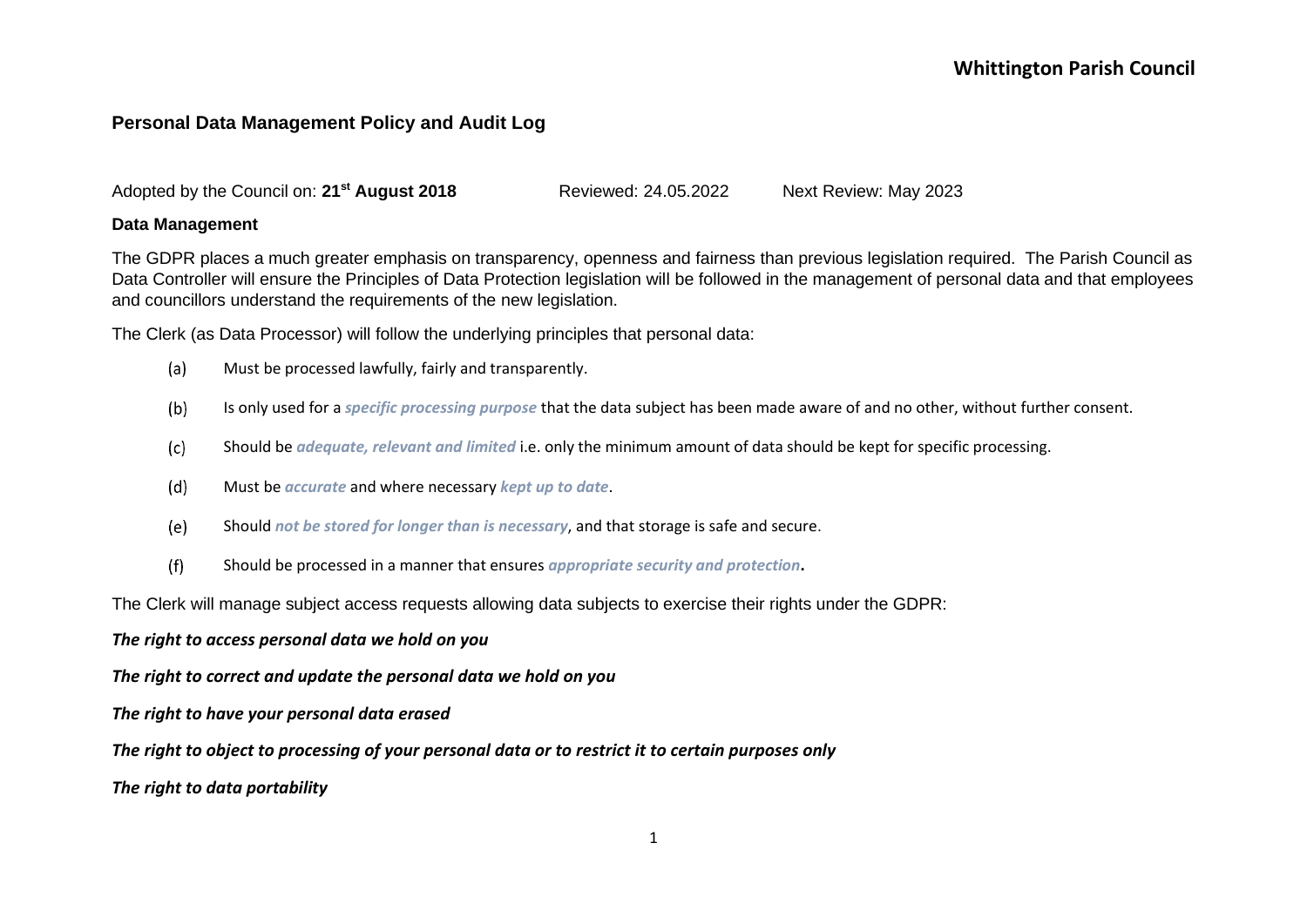#### *The right to withdraw your consent to the processing at any time for any processing of data to which consent was obtained*

#### *The right to lodge a complaint with the Information Commissioner's Office.*

The Council, as Data Controller has adopted a Privacy Policy and Subject Access Request Policy. These, together with the Privacy Notice, are available to view on the Council website or via the Clerk.

The Clerk, *as Data Compliance Officer* will

- Ensure that data is held securely, password controlled on a need to know basis and back-up systems are in place
- Maintain a processing log of data
- Ensure that data is held no longer than is necessary and follows guidelines for its deletion
- Ensure that Consent Forms are obtained where necessary, recorded and reviewed as necessary
- Undertake data protection impact assessments where required for new projects as directed by the Council as Data Controller and advice of the DPO.
- Ensure the notification of personal data breaches in consultation with the DPO and the Council's Security Incident Response Policy
- In consultation with the DPO, report to Council on progress in compliance with GDPR to include any required monitoring identified

The current Audit Log of Data held which may be updated from time to time is appended.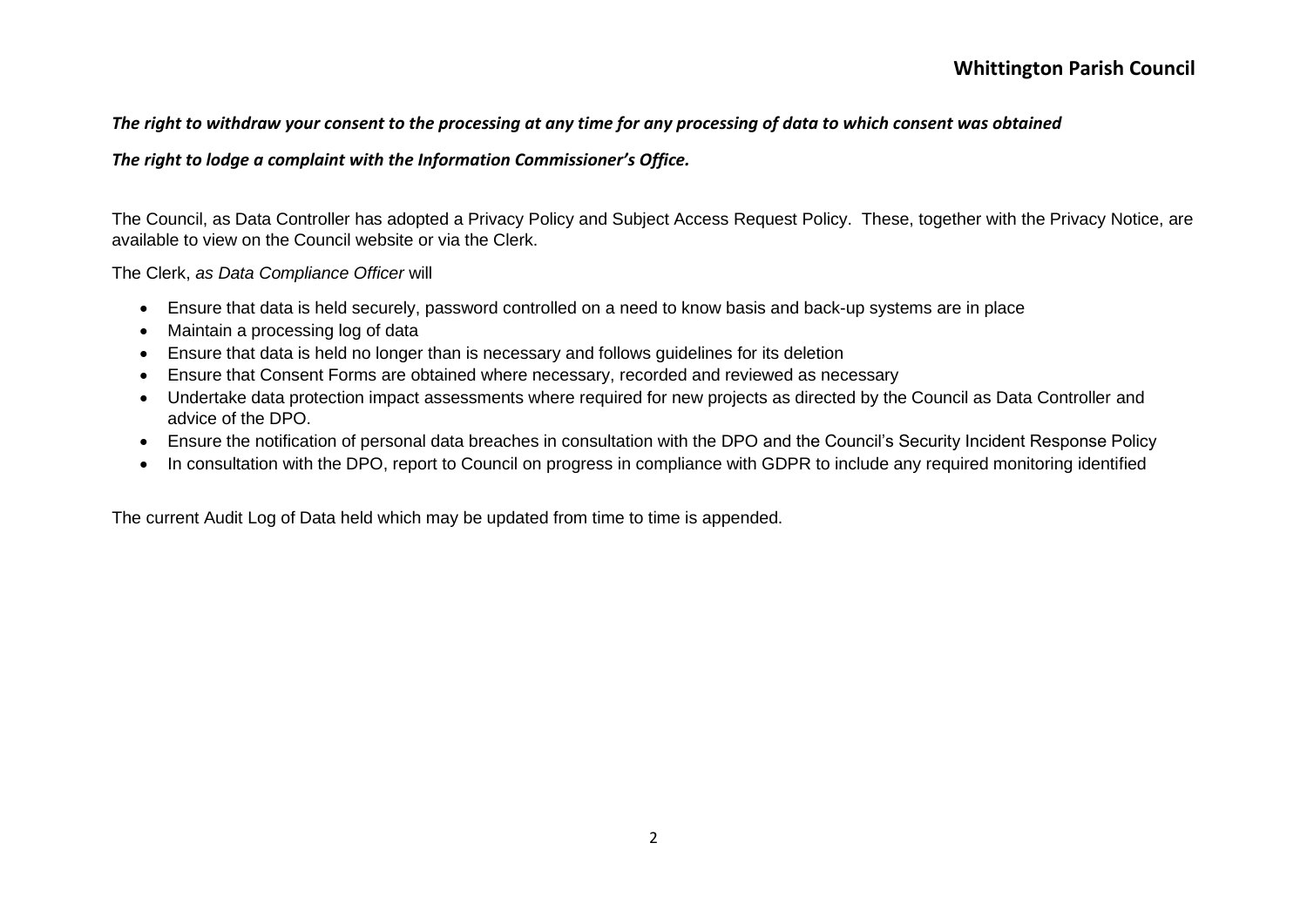# **Appendix**

## **Data Audit**

| <b>SUBJECT</b>                           | Nature/purpose of<br>processing                                                                                                                                                                                                                                                                                                                                        | Type of<br>data/where is it<br>from                                                                            | Who is the data<br>subject?                                                                                                    | Lawful<br>basis/bases<br>for processing | <b>Data Controls</b>                                                                                                                                                                                                                                                                                                                                                                                                                                                    |
|------------------------------------------|------------------------------------------------------------------------------------------------------------------------------------------------------------------------------------------------------------------------------------------------------------------------------------------------------------------------------------------------------------------------|----------------------------------------------------------------------------------------------------------------|--------------------------------------------------------------------------------------------------------------------------------|-----------------------------------------|-------------------------------------------------------------------------------------------------------------------------------------------------------------------------------------------------------------------------------------------------------------------------------------------------------------------------------------------------------------------------------------------------------------------------------------------------------------------------|
| <b>Planning Applications</b>             | Consultations and<br>decisions published by the<br>Planning Authority, and<br>shared with Parish<br>Council. Clerk emails<br>details of each application<br>and decision to parish<br>councillors. Also<br>published with agenda and<br>minutes, and discussed in<br>open forum. Parish<br>council comments on<br>application provided by<br><b>Planning Authority</b> | Name and<br>contact<br>information;<br>Principal<br>authority;<br>residents/public                             | Planning<br>applicant/resident;<br>Other members of<br>the public speaking<br>in open public<br>session at council<br>meetings |                                         | Clerk to check all information before<br>sharing with parish councillors, and<br>ensure sensitive personal data is<br>redacted wherever possible before<br>sharing or publishing.<br>Information in agenda and minutes to<br>include only what is necessary to<br>identify and discuss the application or<br>decision.<br>Any correspondence between PC and<br>applicant to be in accordance with<br>data protection principles, and to be<br>deleted within two years. |
| Electoral roll                           | Provided to Clerk at<br>election time for election<br>purposes only                                                                                                                                                                                                                                                                                                    | Provided by<br>Principal<br>Authority<br>contains names,<br>address, marital<br>status; principal<br>authority | Parish residents                                                                                                               |                                         | Clerk to retain in a secure place, not to<br>be shared; members of the public to be<br>directed to Principal Authority for any<br>electoral roll queries.                                                                                                                                                                                                                                                                                                               |
| Parish<br>Newsletter/Resident<br>Surveys | Inform residents and gain<br>views of residents                                                                                                                                                                                                                                                                                                                        | <b>Resident Names</b><br>and Contact<br>details-from<br>residents                                              | <b>Residents</b>                                                                                                               |                                         | Clerk to retain in a secure place and<br>obtain consent form. Not to be used for<br>other purpose unless consent is given.                                                                                                                                                                                                                                                                                                                                              |
| Website                                  | Information relating to the<br>Parish is published on the<br>website                                                                                                                                                                                                                                                                                                   | <b>Residents</b><br>names and<br>photographs                                                                   | Members of public                                                                                                              |                                         | Photographs of individuals are not be<br>published on the website without the<br>express permission of the individual and                                                                                                                                                                                                                                                                                                                                               |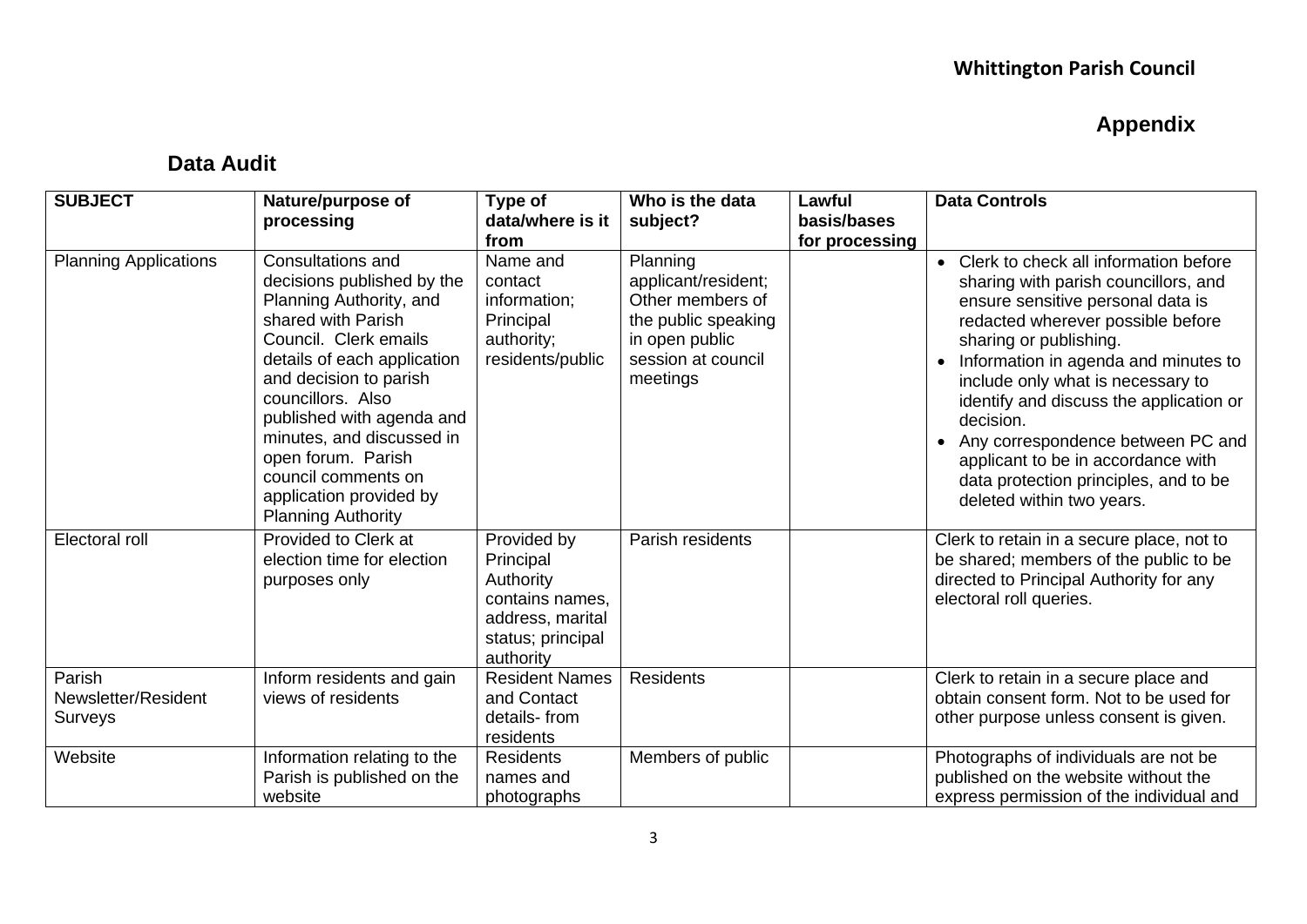|                                                                                                                                              |                                                                                                                                                                                 |                                                                                                                                                             |                                    | deleted after a maximum of two years.<br>No copy of the photograph shall be<br>retained by the PC                                                                                                                                                                                                                                                                                                                                                                                                     |
|----------------------------------------------------------------------------------------------------------------------------------------------|---------------------------------------------------------------------------------------------------------------------------------------------------------------------------------|-------------------------------------------------------------------------------------------------------------------------------------------------------------|------------------------------------|-------------------------------------------------------------------------------------------------------------------------------------------------------------------------------------------------------------------------------------------------------------------------------------------------------------------------------------------------------------------------------------------------------------------------------------------------------------------------------------------------------|
| <b>Councillor details</b>                                                                                                                    | Clerk retains contact<br>details/gathered for<br>election<br>purposes/published in<br>accordance with<br>Transparency Code and<br>Code of Conduct                               | Name, address,<br>contact details,<br>and disclosable<br>pecuniary<br>interests                                                                             | <b>Parish Councillors</b>          | Details published on website in<br>accordance with statutory requirements.<br>Data held by Clerk, on the PC laptop,<br>and deleted when a councillor retires<br>from office.<br>Requests for this data from third parties<br>shall be referred to the website.                                                                                                                                                                                                                                        |
| Correspondence from<br>members of the<br>public/residents/other<br>parties relating to parish<br>matters which may<br>contain personal data. | May relate to Council<br>Services, Council<br>performance, request for<br>service, reporting issues or<br>making complaints                                                     | Name, address,<br>contact details,<br>with possible<br>sensitive<br>personal data,<br>depending on<br>the nature of the<br>matter; provided<br>by residents | Members of the<br>Public/Residents | • Any email letter of other form of query<br>received by the PC which contains<br>personal data will be retained for a<br>maximum of two years<br>• Such data may be stored on the PC<br>laptop, held by the Clerk in a secure<br>place.<br>• The agreed privacy notice shall be<br>provided to any person who contacts<br>the PC.<br>• In accordance with the agreed privacy<br>notice, such data shall not be shared<br>with any third party without the express<br>permission of the data subject. |
| Minutes containing<br><b>Council Public Forum</b>                                                                                            | Matters raised by<br>members of the public at<br><b>Council meetings; Minutes</b><br>include a record of<br>discussion as required by<br><b>Local Government</b><br>legislation | Names and<br>possibly other<br>information                                                                                                                  | Residents/members<br>of the public | Clerks should try to avoid inclusion of<br>personal data in agenda or minutes.<br>Where personal data or potential<br>identifiers cannot be avoided, these<br>should be kept to a minimum.<br>Members of the public who attend the<br>public forum or the annual meeting<br>should be informed by the Chair that<br>the issue may be included in public<br>minutes, and should give their<br>consent to this before the discussion                                                                    |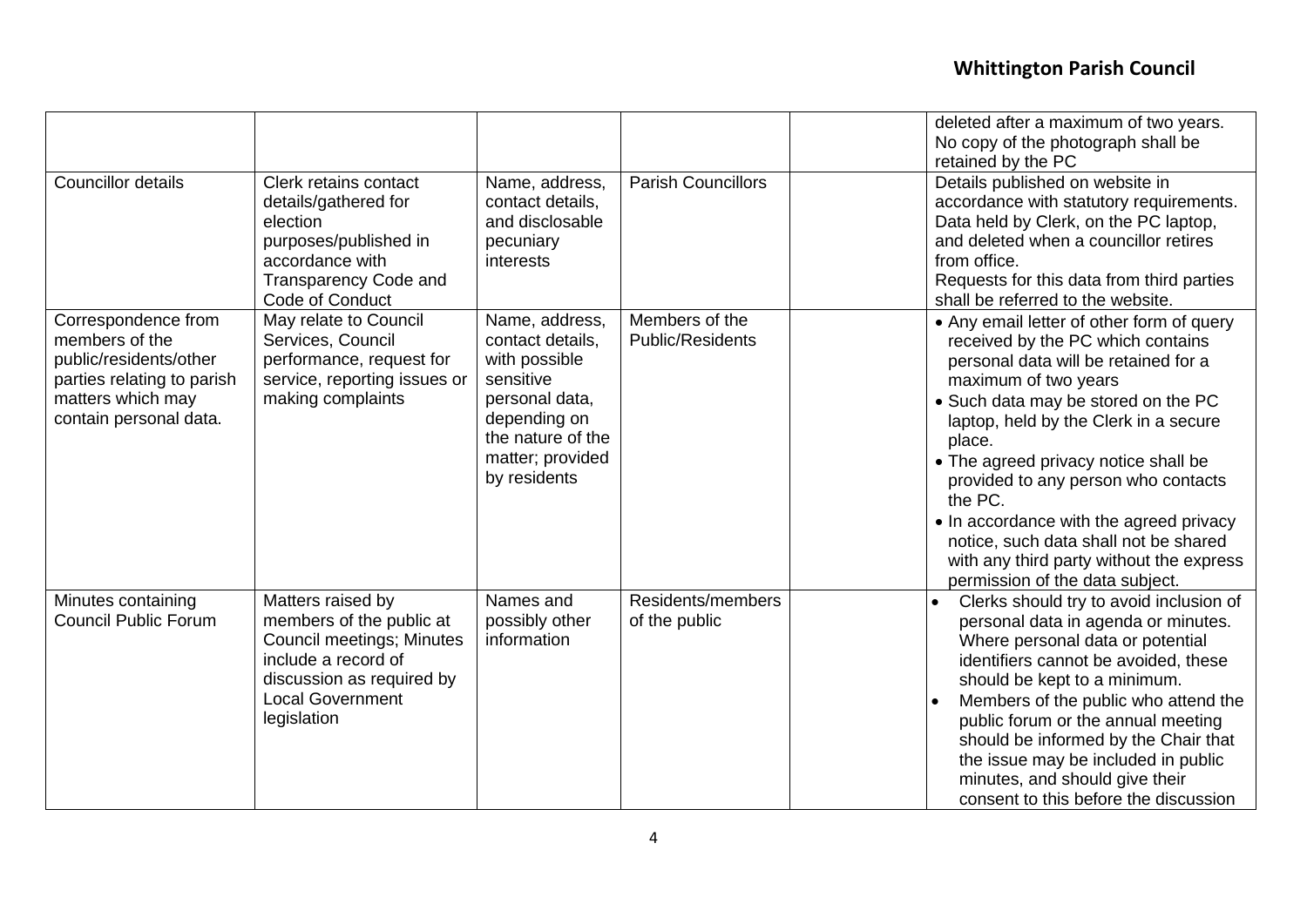|                                                                       |                                                                                                                           |                                                                                                                                                                                            |                                                                                                                         | (consent to be implied as Chair gives<br>the members of the public the chance<br>to withdraw from the meeting if they<br>wish).                                                                                                 |
|-----------------------------------------------------------------------|---------------------------------------------------------------------------------------------------------------------------|--------------------------------------------------------------------------------------------------------------------------------------------------------------------------------------------|-------------------------------------------------------------------------------------------------------------------------|---------------------------------------------------------------------------------------------------------------------------------------------------------------------------------------------------------------------------------|
| Contact with public in<br>response to requests<br>made at PC meetings | Letter/email to residents<br>asking them to perform<br>actions (eg trim trees or<br>hedges)                               | Names,<br>addresses and<br>possibly other<br>personal data<br>provided by<br>Cllrs/residents                                                                                               | Residents/members<br>of the public                                                                                      | Copy to be retained on PC laptop,<br>held by Clerk in a secure place, for a<br>maximum of two years.<br>Information shall not be shared with<br>$\bullet$<br>any third party without express<br>permission of the data subject. |
| <b>Council Contracts and</b><br><b>Services</b>                       | Correspondence with<br>contractors/public to<br>carrying out contracting<br>work and services required<br>by the Council; | Names, contact<br>details,<br>qualifications,<br>financial<br>details, details<br>of certificates<br>and diplomas,<br>education and<br>skills; provided<br>in contract<br>applications etc | <b>Contractors/Trades</b><br>persons surveyors,<br>architects, builders,<br>suppliers, advisers,<br>payroll processors; | Copy to be retained on PC laptop, held<br>by Clerk in a secure place, for life of<br>contract                                                                                                                                   |
| <b>Employment Applications</b>                                        | Application forms and CVs<br>for Job Vacancies                                                                            | Applicants<br>provide<br>personal details<br>which may be<br>sensitive                                                                                                                     | Applicants                                                                                                              | Clerk to keep paper applications secure<br>and collect any copies from councillors<br>provided for interview; Held for 6 months<br>and then destroyed.                                                                          |
| Employee and former<br>employee records                               | Contracts of employment,<br>CVs, provided on<br>recruitment and held on<br>file                                           | Personal data<br>provided by<br>employees                                                                                                                                                  | Employees and<br>Former employees                                                                                       | Held secure by the Clerk with restricted<br>access and shredded 6 years after<br>employment ends; may contain sensitive<br>personal data                                                                                        |
| Allotments (N/A)                                                      | Applications from residents<br>for allotments                                                                             | Allotment<br>holders provide<br>personal<br>contact                                                                                                                                        | <b>Residents</b>                                                                                                        | Held secure by the Clerk with restricted<br>access and shredded after 6 years                                                                                                                                                   |